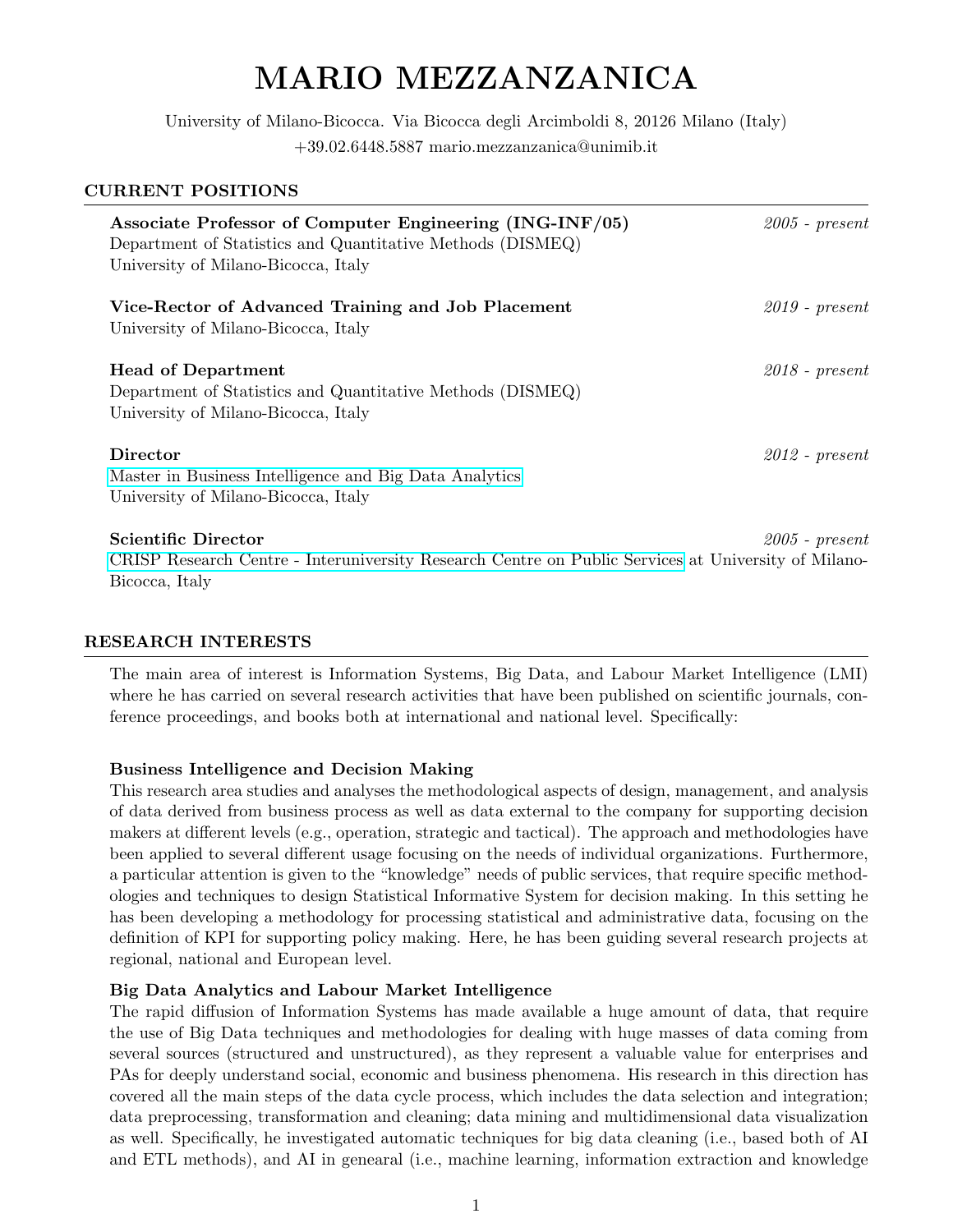representation, word embedding representation and reasoning) applying it successfully to the labour market domain for supporting decision making (aka Labour Market Intelligence). In the context of LMI, he has been guiding many national and international projects to put AI into Labour Market by processing million unstructured documents (Online Job Vacancies), CVs; to estimate the effect of digitalisation within occupations; to use AI for deriving similarities and relations between occupations and skills; to identify potential novel occupations and skills that do not appear in any official taxonomy; to update labour market taxonomies through data; as well as to study the representativeness of Web data (see projects sections).

# TEACHING ACTIVITIES

# Mater Degree and Bachelor Degree Courses

He is currently teaching the following courses at University of Milano-Bicocca:

- Business Intelligence
- Introduction to Big Data Analytics
- Databases
- Information Systems
- Management of Information and Knowledge

# SELECTED RESEARCH PROJECTS (LAST 5 YEARS)

In all the projects below he has been involved as Scientific Supervisor and Senior Analyst for the following projects

# - Real-time Labour Market information on Skill Requirements: Setting up the EU system for online vacancy analysis AO/DSL/VKVET-GRUSSO/Real–time LMI 2/009/16 (2016 ongoing)

Granted by CEDEFOP (European Centre for the Development of Vocational Training). The project aims at putting into production the methodological aspects investigated in the previous project, including all the 28 EU countries and respective 32 languages, building a real-time monitor of the European Web Labour Market.

# - The Observatory of Digital Competences (2016,2017,2018 and 2019)

Granted by the Italian Unions of ICT (Assinform, Assintel, Assinter) with support of AgiD (Agenzia Italia Digitale) and MIUR. The project aims at measuring the pervasiveness of digital skills (aka, digital skill rate) within occupations (both ICT and non-ICT) derived from the Web Italian Labour Market.

# - AI4ESCO: "A Data Driven Bridge Towards ESCO using AI Algorithms" (2020)

Granted by EURES (call EaSI-EURES VP/2019/010). it aims at realising a mapping-table allowing for matching job vacancies and CVs in the European Job Mobility Portal. Specifically, AI4ESCO employs AI algorithms (word-embeddings and machine learning) to achieve the following goals: (i) derive a machine-readable structure of the lexicon used within the Italian National Occupation Taxonomy (CP2011); (ii) connect ESCO to Italian National Taxonomy by means of AI algorithms.

# - Digital innovation - Big Data and Labour Market Information Phase 2: Feasibility Study for 2 countries to ldentify, Validate, and Rank Web Job vacancy sources (2019)

Granted by ETF (The European Training Foundation). The project aims at synthesising a ranking of Web sources taking into account both qualitative and quantitative aspects to realise a Real-time labour market monitoring system.

# - The Rainbow Years (Mid Life Skills Review) (2017-ongoing)

The project is funded by the EU in the Erasmus+ programme. A substantial body of evidence exists that shows people over the age of 50 in Europe exiting the labour market find it more difficult to re-enter.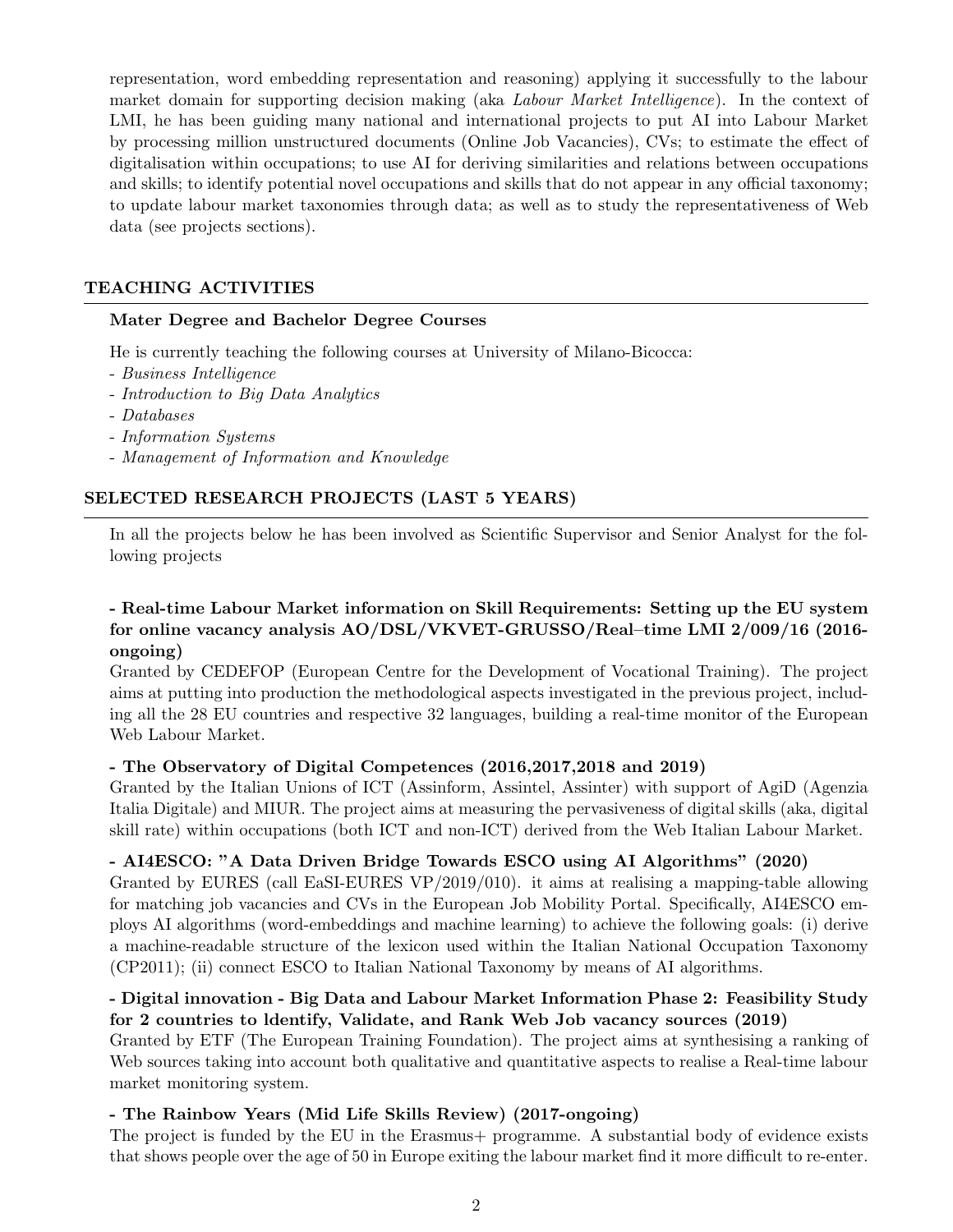The consortium is developing a digitally enabled mid-life skills review that can help prepare workers to be more resilient to labour market challenges they face in the future. This can be an important preventative measure in helping midlife and older workers remain in the labour market by supporting them to update their skills and progress in their current workplace or to make a career change.

- Digital innovation: Big Data and Labour Market Information - SP EMPL (2018-2019) Granted by ETF. The project aims at putting the methodological basis to better understand how the adequate use of Big Data can enhance traditional labour market information and statistics (LMI) in the era of ubiquitous expansion of digital data of varied sources.

# - Real-time labour market information on skill requirements: feasibility study and working prototype AO/RPA/VKVET-NSOFRO/Real-time LMI/010/14 (2014-2016)

Granted by CEDEFOP. The project aims at studying and realising a working prototype for collecting and classifying Web Job vacancies on a well-established international standard classifier (ESCO), extracting the requested skills from the data (5 EU Countries involved). The project aimed at (i) exploring the feasibility of using online sources of LMI to identify skills needs and changing skills requirements in Europe in real time and (ii) developing, implement and evaluate a functioning prototype system.

# - Strengthening key competencies of low- skilled people in VET to cover future replacement positions (REPLAY VET) (2017-2018)

The project was funded by the EU in the Erasmus programme. The main challenges labour markets in Europe currently face are those of an ageing workforce and changes to skills and work profiles resulting from automatization and digitalization. The demand for skills is changing and some skills are becoming more and more important in labour markets. Lowskilled people are likely to be in a rather vulnerable situation since technological changes make an increasing part of their work susceptible to substitution by technology. These people need to enhance their skills and often require some external support. Regional actors, such as Employment Services, Vocational Education and Training (VET) institutions, Unions, Social Organisations and Training Providers, can develop integrated strategies to improve the matching of the workforce with the evolving demands of the labour market.

# COLLABORATION WITH INSTITUTIONS AND ORGANISATIONS

He established several collaborations being involved in many technical and scientific committees activated by public Institutions, aimed at studying new models and methodologies of design, monitor and evaluation of innovation projects with relevant impact on models of supply and management of public utility services based on new ICT technologies.

European Network on Regional Labour Market monitoring (ENRLMM). Since 2011 he is member of the scientific committee of the European Network on Regional Labour Market Monitoring. The network develops research initiatives on regional labour market across European countries promoting methods for the study research and analysis of regional labour market monitoring. Within this network he has contributed also to the "Initiative for Networking Regional and Local Labour Market Observatories" within which he has contributed to the analysis of data on regional and local employment and professional development, on unemployment and inactivity as well as vocational and further education. He yearly contributed in the ENRLMM Anthology, published by Rainer Hampp Verlag.

# Committee Memberships and Advisory

- · Member of the Coordination committee of the "Borsa Continua Nazionale del Laboro (BCNL)" of Lombardy Region, Veneto Region and The Italian Ministry of Labour and Social Security
- · He is chair and organiser of the KomIS special session (Knowledge Discovery meets Information Systems: Experiences and lessons learned dealing with real-life scenarios) since 2015 (editions: 2015, 2016, 2018, 2019, and 2020)
- · He has partnered as consultant and coordinator in several projects for innovation of public services at both national and regional level. He collaborated with the Italian Presidency of the Council of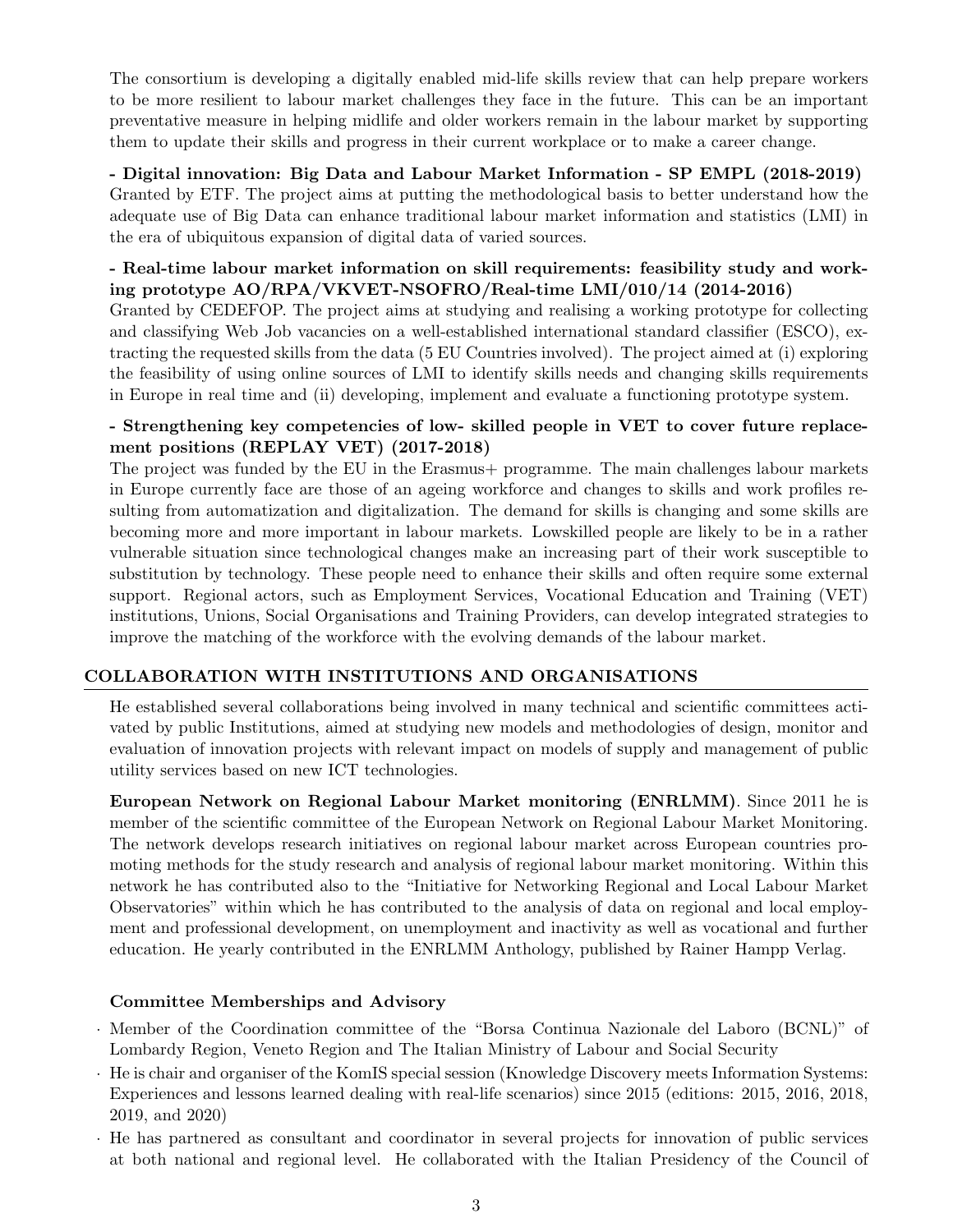Ministers, the Italian Ministry of Labour and Social Security, the ISTAT (Italian National Institute for Statistics), the AIPA (Authority for Information Technology in Italian Public Administration), the Italian Ministry of Economy and Finance, CONSIP (Central Public Procurement Agency, a public stock company owned by Ministry of the Economy and Finance), as well as the main Italian Regions as Lombardy, Veneto, and Emilia Romagna.

# AWARDS

# IBM Watson Research Center 2008

· Winner of the the IBM Faculty Award on SSME

# Best Paper Award 2013

· Best paper award at the Human-Computer Interaction and Knowledge Discovery, 1-3 July 2013, Maribor, Slovenia, with the paper "Inconsistency Knowledge Discovery for Longitudinal Data Management: A Model-Based Approach," published at SouthCHI13 special session on Human-Computer Interaction Knowledge Discovery, Lecture Notes in Computer Science, vol. 7947

# Best Paper Award 2014

· Best paper award at the DATA 2014, International Conference on Data Management Technologies and Applications, Vienna 28-30 August 2014, with the paper "Improving Data Cleansing Accuracy: A model-based Approach", In Proceedings of the 3rd International Conference on Data Technologies and Applications (DATA) (pp.189-201). Insticc

# EDUCATION

Electronic Engineer Degree 1985 Politecnico di Milano

# FOREIGN LANGUAGES

Italian (mother tongue) English (proficient user - C1)

# RECENT PUBLICATIONS

He authored 140+ publications on top-tier conferences and journals on Computer Science, AI and Information Systems ( See his profile at <https://tinyurl.com/yyta9yt6>). Below a selection of 10 publications.

# Selected Publication

- [1] Anna Giabelli, Lorenzo Malandri, Fabio Mercorio, and Mario Mezzanzanica. Graphlmi: A data driven system for exploring labor market information through graph databases. Multimedia Tools and Applications, pages 1–30, 2020.
- [2] Anna Giabelli, Lorenzo Malandri, Fabio Mercorio, Mario Mezzanzanica, and Andrea Seveso. Neo: A tool for taxonomy enrichment with new emerging occupations. In The International Semantic Web Conference (ISWC) (accepted paper), 2020.